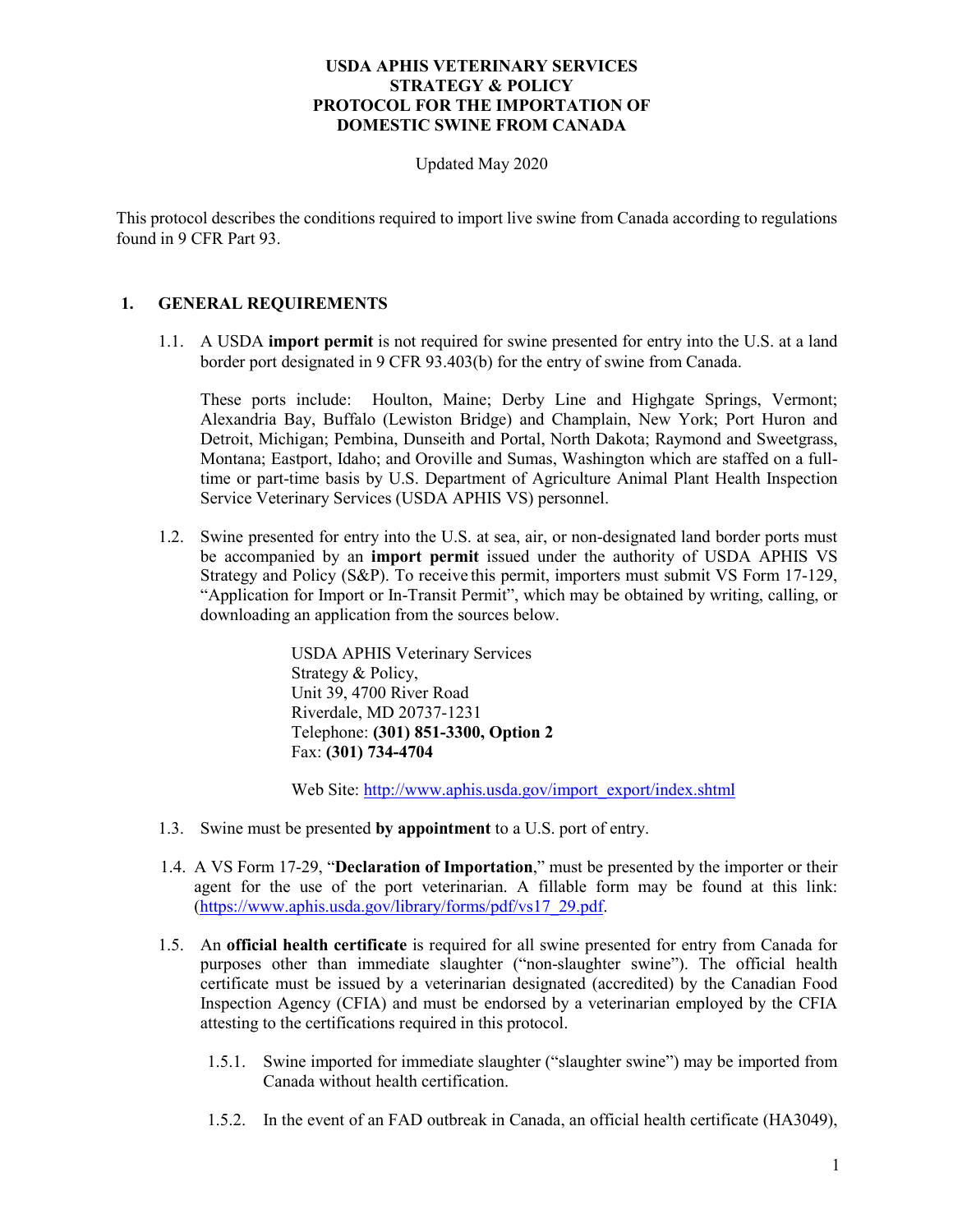# Updated May 2020

will be required for swine for immediate slaughter as in 1.4.

- 1.6. **Farm-raised wild boar** (non-zoo source) from Canada are considered by USDA APHIS to be a sub-species of swine. Please refer to USDA APHIS VS Strategy & Policy Protocol for Importation of Farm Raised Wild Boar from Canada. Canada has separate export health certificates for farm-raised wild boar (HA2228), zoo swine (HA2230), and domestic swine.
- 1.7. Importers are advised that individual U.S. states may have additional requirements than USDA APHIS.
	- 1.7.1. It is the importer's responsibility to verify and to meet these conditions.
	- 1.7.2. Importers should contact officials in the destination state to determine these requirements [\(https://www.aphis.usda.gov/aphis/ourfocus/animalhealth/animal-and](https://www.aphis.usda.gov/aphis/ourfocus/animalhealth/animal-and-animal-product-import-information/entry-requirements/us-state-and-territory-animal-import-regulations)[animal-product-import-information/entry-requirements/us-state-and-territory](https://www.aphis.usda.gov/aphis/ourfocus/animalhealth/animal-and-animal-product-import-information/entry-requirements/us-state-and-territory-animal-import-regulations)[animal-import-regulations.](https://www.aphis.usda.gov/aphis/ourfocus/animalhealth/animal-and-animal-product-import-information/entry-requirements/us-state-and-territory-animal-import-regulations)
	- 1.7.3. These may include a state import permit, additional testing, and/or non-vaccination status.

#### **2. CERTIFICATIONS: The official health certificate must contain the following statements**

2.1. Canada is free of Foot-and-Mouth Disease (FMD), Classical Swine Fever (CSF), African Swine Fever (ASF), Swine Pseudorabies (Aujeszky's Disease, AD), and Swine Vesicular Disease (SVD).

OR:

- 2.2. **In the event of an outbreak of foreign animal disease** in Canada, the swine intended for export to the U.S. did not originate from, or transit through, a current USDA APHIS recognized zone or region in Canada established due to the detection of Foot-and-Mouth Disease (FMD), Classical Swine Fever (CSF), African Swine Fever (ASF), Swine Pseudorabies (Aujeszky's Disease, AD), or Swine Vesicular Disease (SVD).
- 2.3. The swine were part of the national herd of Canada:
	- 2.3.1. The swine were born in Canada or the [United States,](https://www.law.cornell.edu/definitions/index.php?width=840&height=800&iframe=true&def_id=713b0e7ba87f1a6674e58b99a445b8c9&term_occur=999&term_src=Title:9:Chapter:I:Subchapter:D:Part:93:Subpart:E:Subjgrp:65:93.516) and have been in no [region](https://www.law.cornell.edu/definitions/index.php?width=840&height=800&iframe=true&def_id=7817c204566b1056d4656994e9d4737d&term_occur=999&term_src=Title:9:Chapter:I:Subchapter:D:Part:93:Subpart:E:Subjgrp:65:93.516) other than Canada or the [United States,](https://www.law.cornell.edu/definitions/index.php?width=840&height=800&iframe=true&def_id=713b0e7ba87f1a6674e58b99a445b8c9&term_occur=999&term_src=Title:9:Chapter:I:Subchapter:D:Part:93:Subpart:E:Subjgrp:65:93.516) or
	- 2.3.2. The swine have been legally imported into Canada from some other [region](https://www.law.cornell.edu/definitions/index.php?width=840&height=800&iframe=true&def_id=7817c204566b1056d4656994e9d4737d&term_occur=999&term_src=Title:9:Chapter:I:Subchapter:D:Part:93:Subpart:E:Subjgrp:65:93.516) and unconditionally released in Canada; they were eligible to move freely within that [region w](https://www.law.cornell.edu/definitions/index.php?width=840&height=800&iframe=true&def_id=7817c204566b1056d4656994e9d4737d&term_occur=999&term_src=Title:9:Chapter:I:Subchapter:D:Part:93:Subpart:E:Subjgrp:65:93.516)ithout restriction of any kind and have been in Canada after such release for 60 days or longer.
- 2.4. The swine have not been imported into Canada from countries designated by USDA APHIS as affected with FMD, CSF, ASF, AD, or SVD; nor are they first generation progeny of such imported swine.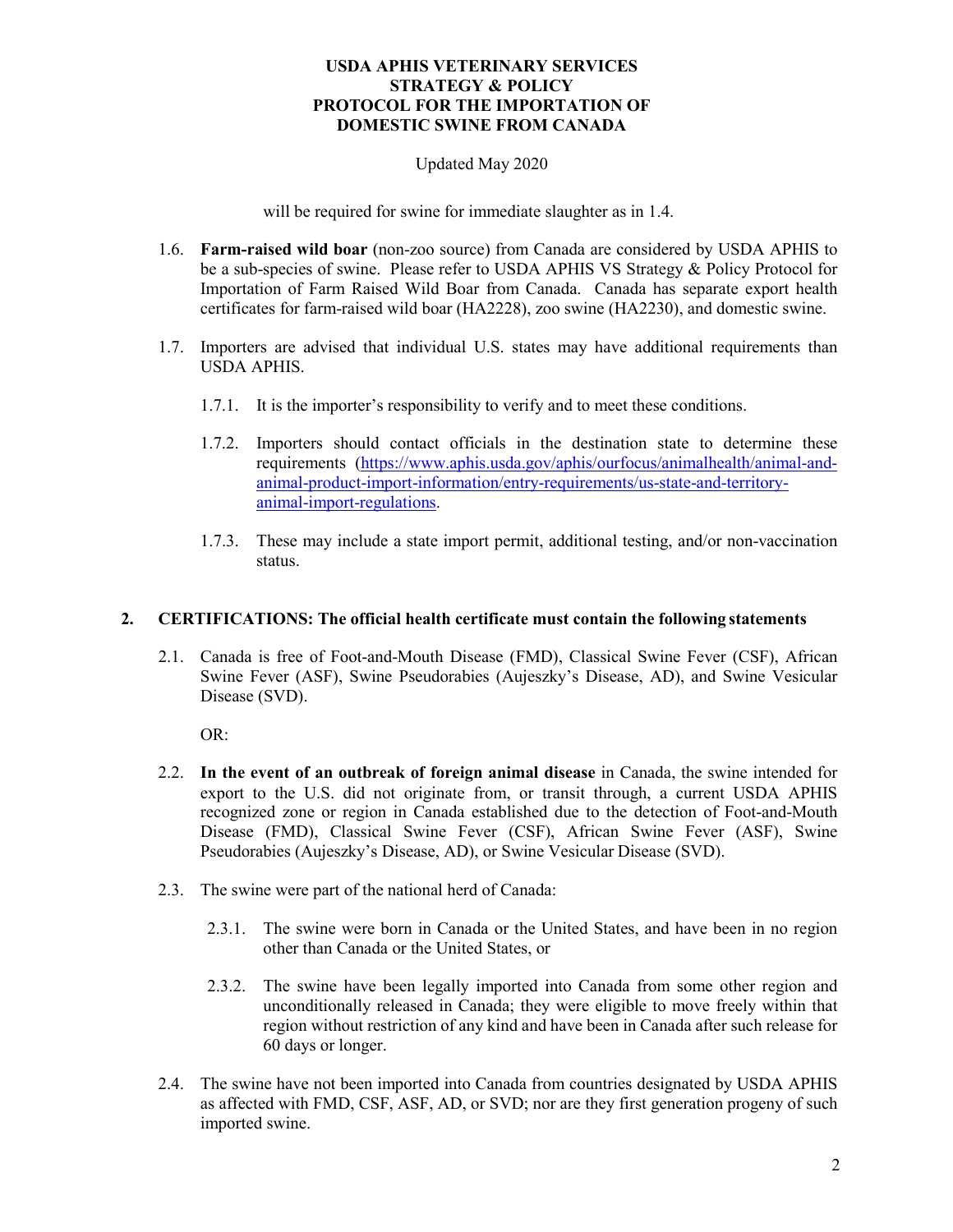#### Updated May 2020

- 2.5. The swine have had no contact with swine or swine products (including imported swine or swine products) that were located in a current USDA APHIS recognized zone or region established due to the detection of FMD, CSF, ASF, AD, or SVD.
- 2.6. The swine have not been vaccinated against FMD, CSF, ASF, AD or SVD and are not progeny of vaccinated sows.
	- 2.6.1. The swine have not been vaccinated with any other live or attenuated or inactivated vaccine during the 14 days preceding export to the U.S.
	- 2.6.2. Vaccination protocols for swine vary. Using their professional discretion, herd veterinarians develop vaccination protocols for each swine production situation. USDA APHIS will accept vaccination programs recommended by consulting swine veterinarians, published by swine experts, and/or developed by the swine industry for the control of existing swine diseases.
- 2.7. The attesting CFIA-accredited veterinarian has inspected the swine before the date of export and found them to be free of evidence of infectious and communicable diseases and, as far as can be determined, exposure thereto during the preceding 60 days.
	- 2.7.1. For non-slaughter swine, inspection must be within 14 days prior to export.
	- 2.7.2. In the event of an FAD outbreak, all swine (including swine for immediate slaughter) will require veterinary inspection.
	- 2.7.3. In the event of an FAD outbreak, inspection must be within 7 days prior to export.
- 2.8. The official health certificate must include:
	- 2.8.1. Region/country of origin;
	- 2.8.2. Name and address of exporter;
	- 2.8.3. Address or other means of identifying the premises of origin and any other premises where the animals resided immediately prior to export;
	- 2.8.4. Name and address of the importer;
	- 2.8.5. Physical address of destination in the U.S.;
	- 2.8.6. In the event of an FAD outbreak in Canada, the physical location of the APHISapproved slaughter establishment and the applicable Food Safety and Inspection Service (FSIS) establishment number for swine for immediate slaughter;
	- 2.8.7. Species, breed, and number of animals to be imported;
	- 2.8.8. Purpose of importation;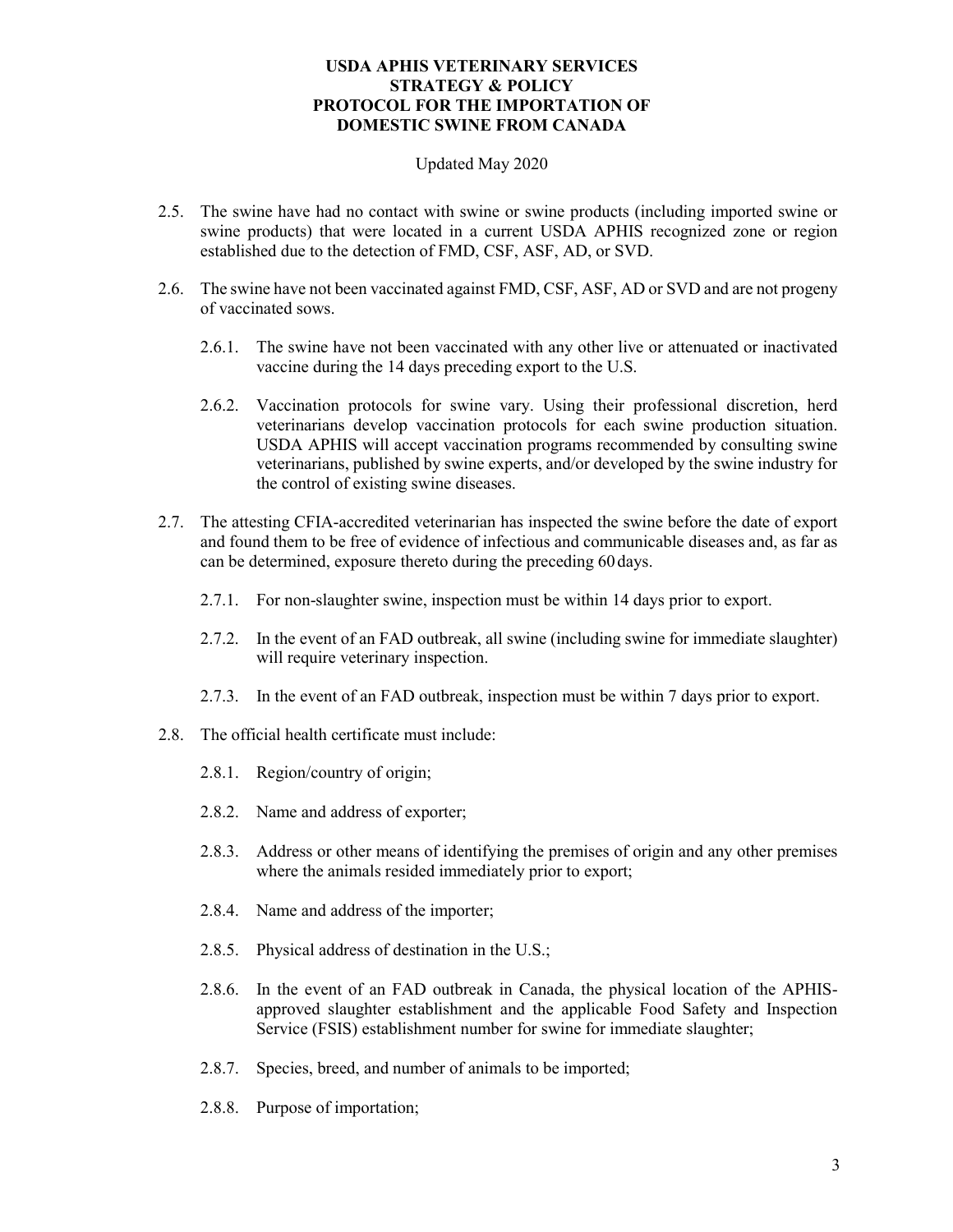# Updated May 2020

- 2.8.9. Individual identification (see 2.9 below); and
- 2.8.10. Description of the animals, including age, sex, and breed (if applicable).
- 2.9. Before export, all swine (except those for immediate slaughter; see below) were individually identified with **official ear tags** using a unique indicator approved under Canada's official national identification system for swine developed by the CFIA, the National Livestock Identification and Traceability (TRACE) program.
	- 2.9.1. The tag/indicator must have a unique identification number which bears the official trademark of the responsible administrator (Pig Trace). The unique identification number must follow the ISO 11784 standard (15 digit unique number).
	- 2.9.2. **Official ear tags** are obtained from the Canadian Pork Council (CPC) and will bear the maple leaf logo of the CPC. Various styles (shapes, colors) of official tags exist for different ages and purposes of swine.
		- 2.9.2.1. Ear tags bear a unique 15 digit number that follows the ISO 11784 standard format. These can be either electronic (RFID) or non-electronic.

OR

- 2.9.2.2. Ear tags bear an official CPC-designated 5 digit alphanumeric herd mark unique to the production site. These ear tags will have a secondary unique herd management identification number on the same tag when used for breeding animals.
- 2.3.1 Official ear tags must be used for breeding swine greater than 70 days of age.
- 2.3.2 Official ear tags may be used for feeding swine of any age.
- 2.3.3 In the event of an FAD outbreak in Canada, official ear tags must be used for swine for immediate slaughter.
- 2.10 **Subcutaneous microchip implants** with an ISO 11784 identification number are approved indicators for swine kept primarily for research purposes, for entertainment purposes (performing swine), or for a person's company (pet/ companion swine).
	- 2.10.1 If microchip implants are used as the sole identification, the importer will provide the port veterinarian with a functional microchip reader.
	- 2.10.2 The animals should be arranged in the conveyance and the microchip implanted in a location which allow all microchips to be read without unloading the swine, if possible.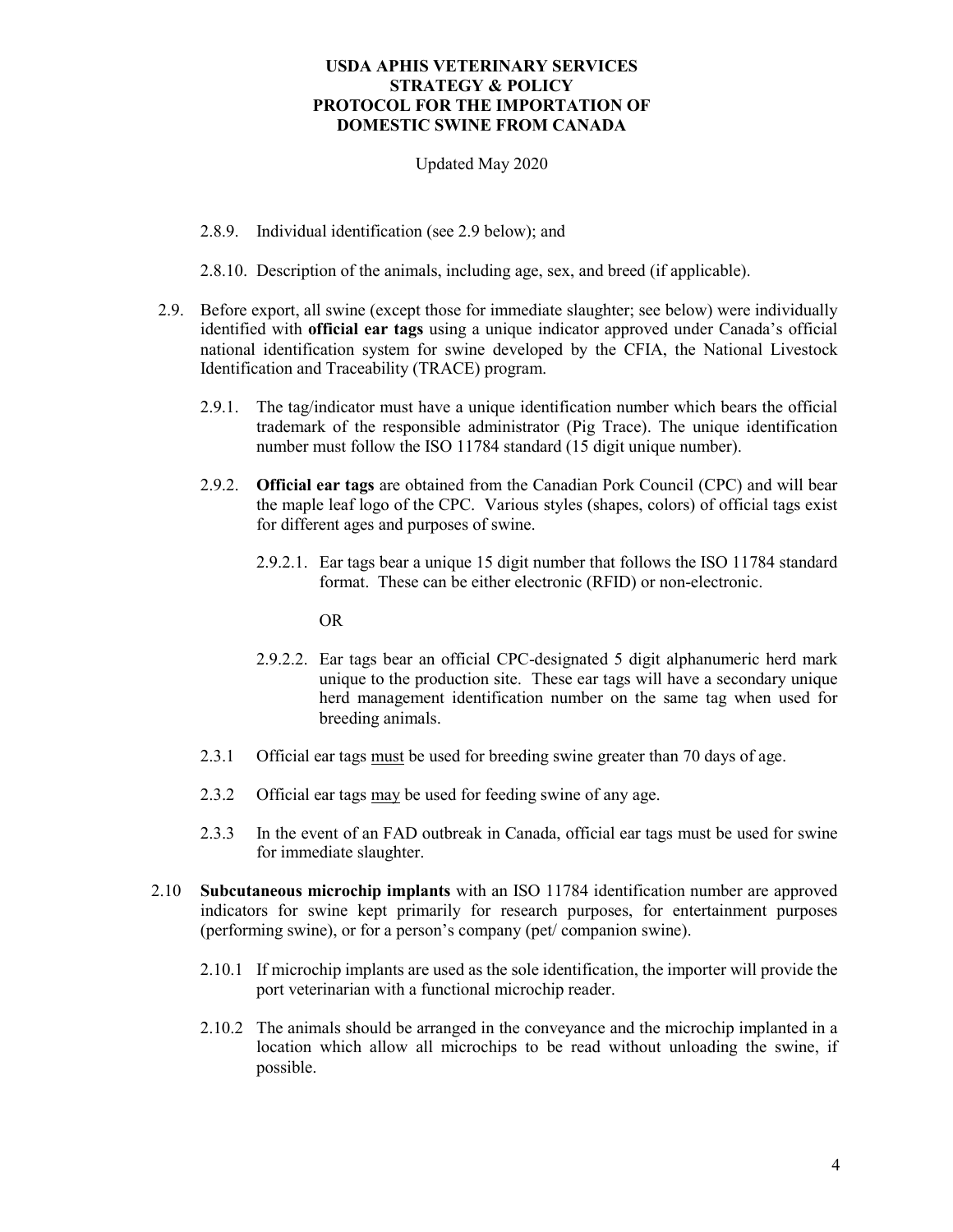Updated May 2020

#### **SWINE ID REQUIREMENTS**

| <b>Swine Category</b>                    | <b>Primary ID</b>                                                                      | <b>Secondary ID</b>         | <b>Notes:</b>                           |
|------------------------------------------|----------------------------------------------------------------------------------------|-----------------------------|-----------------------------------------|
|                                          |                                                                                        |                             |                                         |
| Breeding                                 | Official tag/indicator                                                                 | plastic or metal ear<br>tag |                                         |
|                                          |                                                                                        |                             |                                         |
| Feeding: Isoweans<br>$(<21$ days of age) | CFIA- approved<br>premises tattoo                                                      |                             | (Tattoo must<br>be clearly<br>readable) |
| Feeding: $>21$ days of<br>age            | Official tag/ indicator                                                                | plastic or metal ear<br>tag |                                         |
|                                          |                                                                                        |                             |                                         |
| Special category:<br>research            | Official tag/indicator or<br>microchip implants with<br>an ISO 11784<br>identification | plastic or metal ear<br>tag |                                         |
| Special category:<br>entertainment       | Official tag/indicator or<br>microchip implants with<br>an ISO 11784<br>identification | plastic or metal ear<br>tag |                                         |
| Special category:<br>pet/companion       | Official tag/indicator or<br>microchip implants with<br>an ISO 11784<br>identification | plastic or metal ear<br>tag |                                         |

# **3. IMMEDIATE SLAUGHTER SWINE**

- 3.1. Swine imported from Canada for immediate slaughter shall be consigned from the port of entry directly to a recognized slaughtering establishment and be slaughtered there within two weeks from the date of entry. As used in this section, "directly" means without unloading en route, if moved in a means of conveyance, or without stopping if moved in any other manner.
	- 3.1.1. Slaughter swine may be imported from Canada without certification, but shall be subject to the provisions of 9 CFR 93.507, 93.516, and 93.518.
	- 3.1.2. The Declaration of Importation (VS 17-29 form) is the only required document for immediate slaughter swine of any age originating in Canada except in the event of an FAD outbreak in Canada.
- 3.2. Slaughter swine must be visually inspected and conveyances sealed with USDA seals at the port of entry. Slaughter swine must then move directly to an APHIS-approved slaughter establishment.
- 3.3. Except for emergency situations, the seals may be broken only at the APHIS-approved slaughter establishment by an authorized USDA representative. If the seals must be broken due to an emergency situation, USDA APHIS Veterinary Services should be contacted as soon